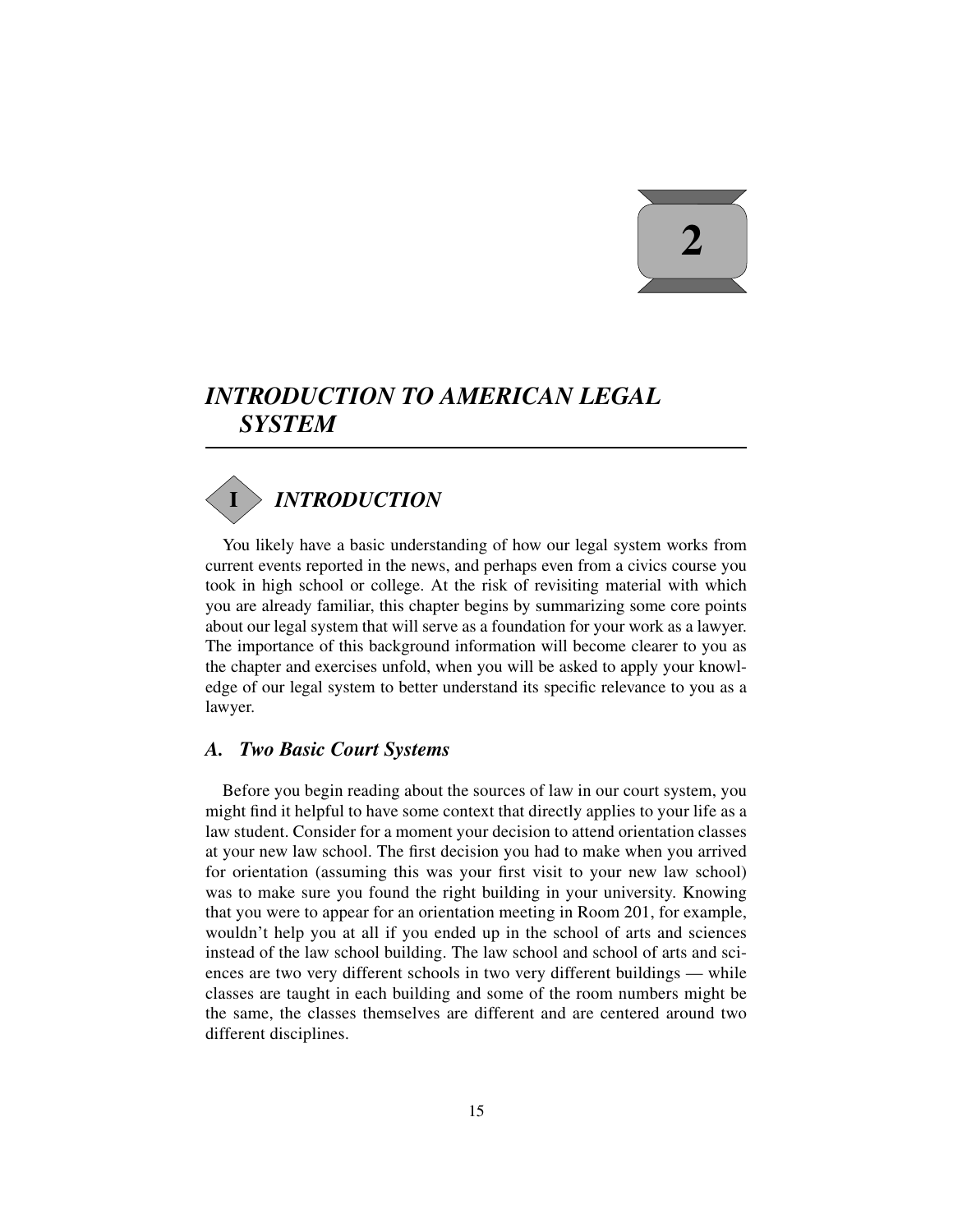Similarly, as a law student and ultimately as a lawyer, you will likewise need to identify "where you are" in terms of the legal issues you will be researching and evaluating. There are two basic court systems in our country — federal and state. The federal court system has its own set of laws and courts, and each state also has its own unique set of laws and courts. Like your law school and the school of arts and sciences, both federal and state legal systems operate simultaneously and pretty much independently.

When a client asks you for legal advice, one of the first things you will need to do is figure out which court system and set of laws controls your client's actions. Some conduct is governed solely by the state court legal system, while other conduct is governed solely by the federal court legal system. And there are also some instances in which *both* federal and state laws apply. So, for example, if your client lived in Chicago, Illinois and had a legal issue that arose there, you would first need to consider whether federal laws or Illinois state laws governed the client's conduct — or both. Assuming the legal matter happened to involve litigation, that information would also denote the type of court (Illinois state court or federal court) in which you would file a lawsuit on behalf of the client. As a general rule, federal courts and agencies interpret legal issues that arise from federal law, while state courts resolve legal disputes that arise from state  $laws.<sup>1</sup>$ 

# *B. Sources of Law*

The laws from both the federal and state legal systems stem from three primary sources: the Constitution, statutes, and common law.

#### *1. Constitutions*

Although constitutional laws are relatively small in number, they are important because they protect rights that we as a society have found to be of fundamental importance. The right to be free from "unreasonable searches and seizures" is one such important right. As a law student, you will have the opportunity to study cases interpreting the important rights that are embodied in the Constitution in a specific class focused on constitutional law.

<sup>&</sup>lt;sup>1</sup> As you will learn in your civil procedure class, there are a few exceptions. Even though the federal and state court systems are separate legal systems, federal courts, in limited circumstances, sometimes hear disputes that arise from state laws. Similarly, state courts sometimes consider federal laws, assuming certain jurisdictional issues are satisfied.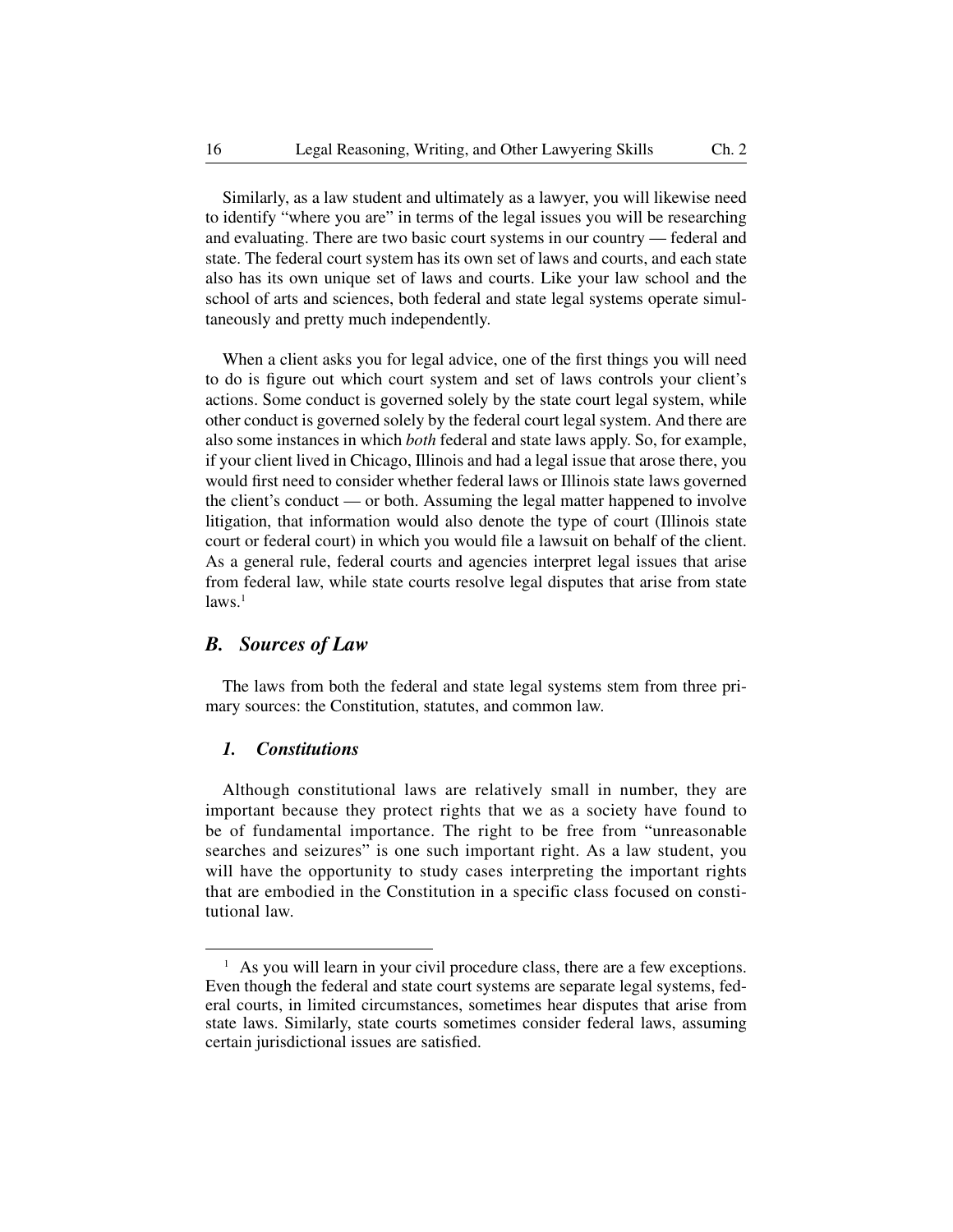#### *2. Statutes & Administrative Regulations*

In both the federal and state legal systems, the legislative branch of government also creates law by enacting statutes that govern the rights and duties of the people who have the requisite minimum contacts within that jurisdiction. Although legislators enact statutes, they also authorize agencies to issue regulations that help interpret and clarify what a statute means. For example, you might be familiar with Title VII, a statute that makes it illegal for employers to discriminate against their employees on the basis of their race, religion, gender, or place of birth. Congress also gave a federal agency the authority to implement regulations and guidelines that help interpret Title VII and give it practical effect — the Equal Employment Opportunity Commission (the EEOC).

#### *3. Common Law*

Some laws do not have their source in a constitution or statute. Instead, these laws evolve solely from court decisions, and are called the "common law." How did common law evolve? Judges started from a few basic ideas that seemed to be universally accepted in medieval society. As new factual controversies arose, the judges expanded on and refined their interpretations of the common law by focusing on the similarities to and distinctions from previous cases. Although the common law originated in England, it was brought to the United States by British colonists, eventually becoming each state's original body of law.2 Today, although statutes have replaced a fair amount of the common law, the common law still exists today. As importantly, the common law method of reasoning by analogy is still the primary means by which lawyers evaluate cases and predict what the law might say about their clients' conduct.



Sometime in the future, as a result of a major catastrophe, life as we know it no longer exists.<sup>3</sup> A group of survivors congregated and formed a new society, Gilligan's Island. During one of the many social gatherings on the island, the Skipper became enamored with Ginger, an attractive young woman who had captured the interest of a number of men, including the Professor. In fact, Ginger

<sup>2</sup> Richard K. Neumann, Jr., *Legal Reasoning and Legal Writing: Structure, Strategy, and Style* 5 (4<sup>th</sup> ed. Aspen L. & Bus. 2001).

<sup>&</sup>lt;sup>3</sup> The ideas for Exercises 2-1–2-3 were inspired by James E. Moliterno & Fredric I. Lederer, *An Introduction to Law, Law Study, and the Lawyer's Role*, Ch. 3 (1991).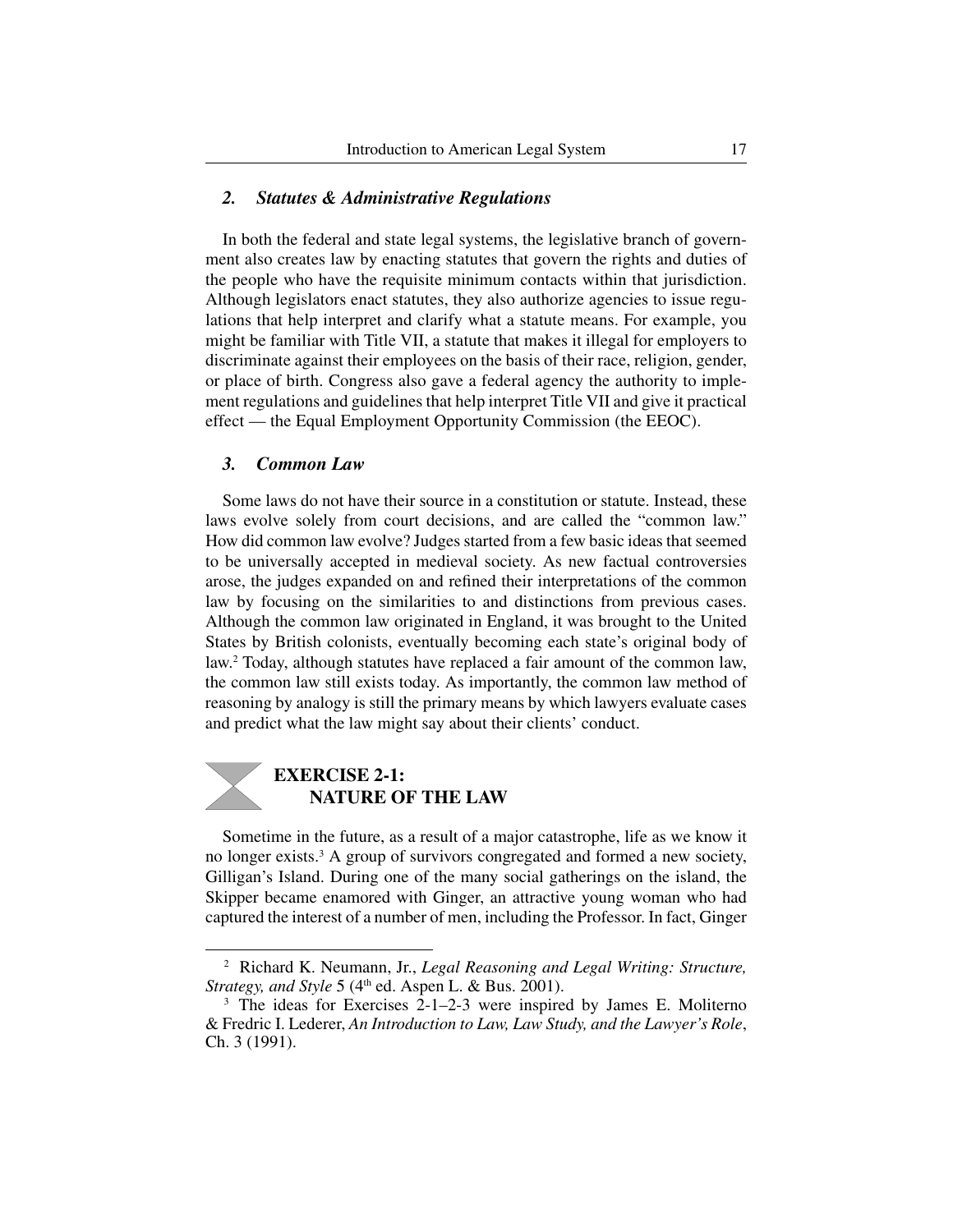and the Professor had been romantically involved for a period of months and the Professor was hopelessly in love with her. However, Ginger was a shameless flirt and encouraged the attention of both the Skipper and the Professor. During one particularly heated confrontation over which man was more deserving of Ginger's affection, the Professor became enraged and struck the Skipper over the head with a shovel, killing him.

The group of survivors quickly elected you as judge and directed you to empanel a group of citizens to try the Professor for killing the Skipper. During his trial, the Professor admitted that he killed the Skipper, but claimed that he had broken no law because the island does not have a law that forbids killing.

As the judge in the *Professor's* case you clearly have been delegated the power to hear the case, i.e., you have jurisdiction. However, before you can proceed with the Professor's trial, you must decide if killing someone is against the law on the island. Deciding whether killing is against the law on the island requires you to think about the question of what "law" is.

Does law consist only of positive, affirmative declarations? That is, must someone with recognized authority enact a rule in order for there to be a law that can be enforced? If that definition of law is too narrow, from where else might "law" be derived? From religious doctrine? From societal values? From natural law?

In our legal system, the judge typically decides what the "law" is. As judge, what is your decision in the *Professor's* case? What value judgments does your decision embody?

If you believe that you should penalize the Professor for killing the Skipper, what are the limits of this approach? Would you reach the same result if the Professor had only injured the Skipper rather than killed him? What if the injury was merely a bruised rib cage from which the Skipper fully recovered? If you would rule differently under these facts, why?

# *C. How the Branches of Government Work Together*

Although each source of law stands on its own, there is also significant interplay between the three branches of government. Because constitutions and statutes are generally future-oriented, they are written in broad, general terms that embrace a wide range of future conduct that might fall within their ambit. Inevitably, when the broad language of a statute or constitution is applied to a specific factual situation, questions arise. Does this specific conduct fall within the ambit of that law? Is this particular individual the type of person the legislature intended to cover? As these questions arise in individual cases, judges are required to interpret the meaning of specific statutes and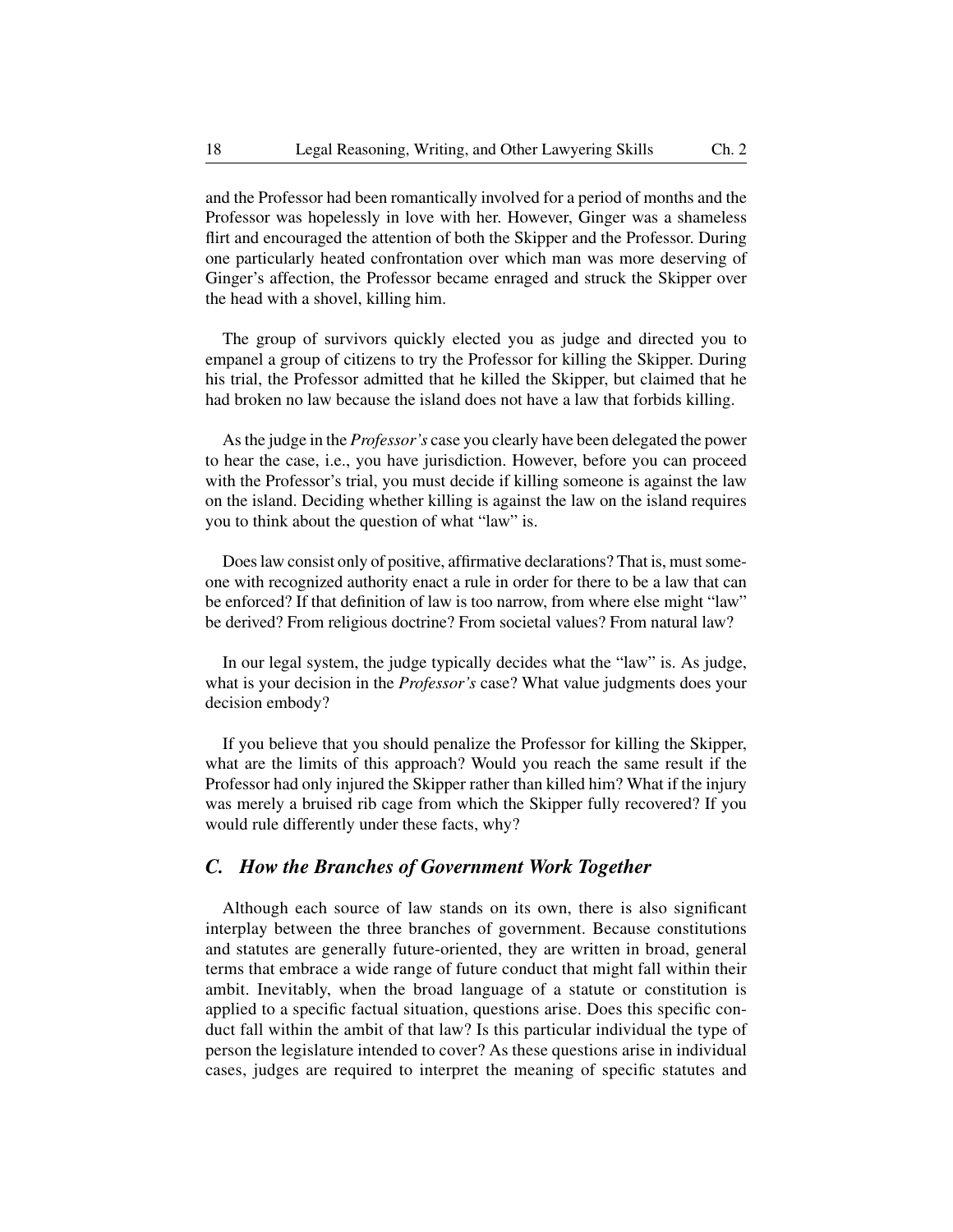constitutions. By giving texture and additional substance to the law, judges play an active role in the evolving interpretation of what a law means, even when the law itself is based on a statute or constitution.

Sometimes when a judge interprets a statute, the legislature disagrees with how the court interpreted the statute. When that happens, the legislature might amend the statutory language to clarify its meaning. In the process, the new legislation invalidates earlier court decisions that interpreted the statute in a different manner. For example, in 1991, Congress amended the Civil Rights Act of 1964 so as to nullify a series of Supreme Court cases that interpreted the Civil Rights Act in a manner with which Congress disagreed.

The process sometimes works the other way as well. When the legislature passes a statute it must pass constitutional muster — a judge can invalidate a statute if the judge concludes that it violates either the relevant state's or United States constitution. For example, in the landmark civil rights case of *Brown v. Board of Education*, the United States Supreme Court invalidated a Kansas statute that permitted the segregation of public schools, holding that the statesanctioned segregation violated the 14<sup>th</sup> Amendment to the Constitution.



# **EXERCISE 2-2: NATURE OF THE LAW**

Consider again the Gilligan's Island scenario. Assume that, following your ruling in the *Professor's* case, the new society realized that it should enact some laws that embody the values of the people. The citizens elected a twenty- person legislative body and authorized that representative group to adopt any laws they believe to be fair and just. The legislative body quickly and without debate enacted the following statute:

Any person who kills another person shall be guilty of murder and shall be sentenced to death or life in prison.

Some months later, Mr. Thurston Howell, III injured his back while helping to build a new community center. To help relieve the pain, Mr. Howell took a powerful herbal pain reliever before going to sleep. The herbs not only help relieve Mr. Howell's pain and allow him to sleep, but make his dreams unusually vivid. During that particular night, Mr. Howell dreamt that he was being attacked by a lion. While still asleep, Mr. Howell believed that he was subduing the lion that was attacking him. In reality, Mr. Howell suffocated Mrs. Howell with a pillow, killing her.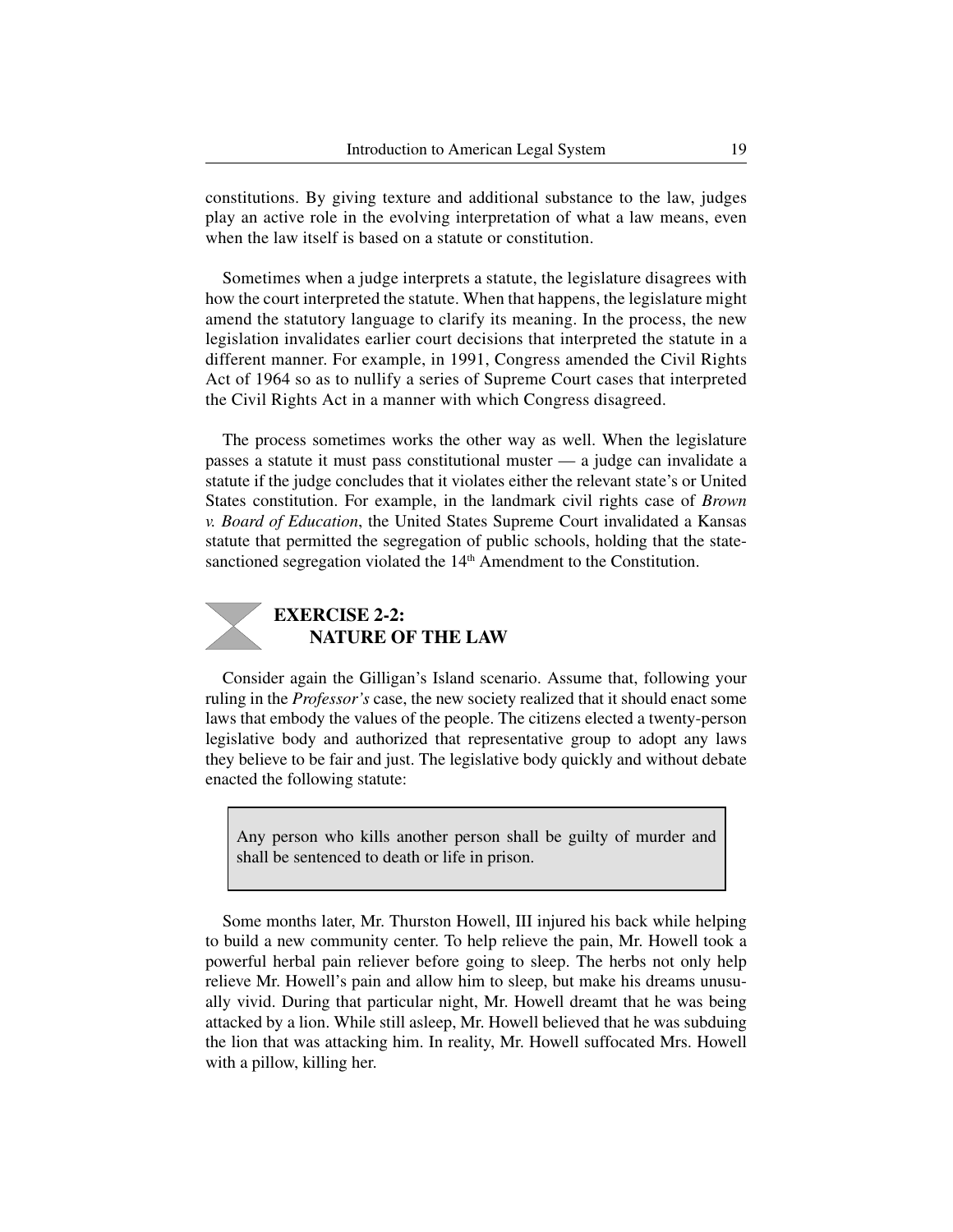You are the duly elected judge on the island. The island constable arrested Mr. Howell and brought him before you for trial on murder charges. Mr. Howell admitted he killed Mrs. Howell, but claimed that the killing was not against the law because it was an accident and he certainly did not intend to kill his wife.

As the judge, you must decide what the statute means. When interpreting a statute, judges typically begin by reading the statutory language to identify its plain meaning. When the language is ambiguous or when the plain meaning would lead to an absurd or unreasonable result, judges sometimes go beyond the literal language of the statute and look for legislative intent by examining the statute's legislative history. Here, however, there is no legislative history, as the legislative body passed the statute quickly and without debate.

What is your decision in *Howell's* case? Should you apply the plain meaning of the statute and find Mr. Howell guilty of murder? Or should you go beyond the plain meaning and conclude that the legislatively body surely would have exempted killing under these circumstances had they thought of it? What arguments support your decision?

Before reading any further, take a moment and consider the potential problems with the decision you just reached — what undesirable consequences could result from that decision?

# *D. Our System of Stare Decisis*

By now, you have identified a conundrum that judges sometimes face when interpreting the law. On the one hand, judges want to impose rulings that are fair and seem to further the legislative intent or policy concerns underlying the law. On the other hand, our legal system is premised on the idea that there be predictability and consistency in how our laws are interpreted. It would be difficult for us, as citizens, to know what behavior is lawful unless we know what the law means and can trust that it will be interpreted consistently in the future. Therefore, judges look to the decisions of prior courts for guidance in interpreting the law. This process of judicial interpretation is known as *stare decisis* — a Latin phrase that means that courts should stand by earlier legal decisions ("precedent") and interpret the law in the same way as earlier courts have done.

# **EXERCISE 2-3: NATURE OF THE LAW**

Consider again the Gilligan's Island scenario. Whatever your actual decision in Exercise 2-2, assume for present purposes that the judge in *Howell's* case decided to apply probable legislative intent rather than the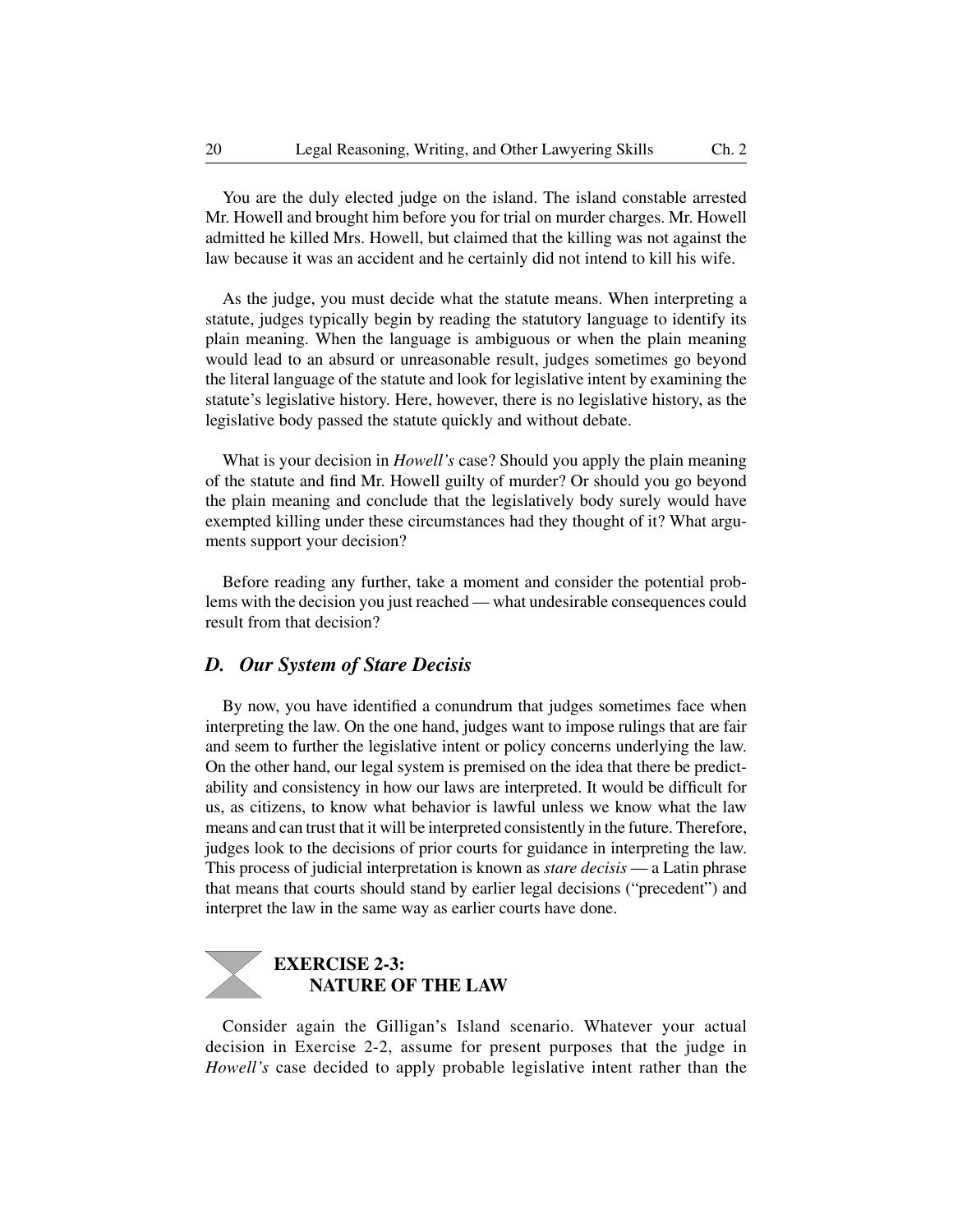plain meaning of the statute. Therefore, the judge instructed the jury, in the form of a written decision, that "*the crime of murder requires the intent to kill*." After deliberating, the jury acquitted Mr. Howell, finding that he did not possess the intent to kill Mrs. Howell. Some members of the legislative body vocally criticized the judge for "creating" law in this manner, arguing that only the legislative body should have the ability to create law. Despite such criticism, the legislative body did not change the statute. Now assume that the judge retired, and the legislative body selected you as the new judge.

Six months later, another killing occurred. After drinking seven margaritas and becoming sloppy drunk, Marianne got into a heated argument with Ginger. Although the two women were friends, they had a contentious history between them and were known to quarrel. In the heat of the argument, Marianne became so enraged that she pulled out a small, snub-nosed pistol and began waving it around. During her drunken rambling, Marianne pulled the trigger and shot Ginger in the chest, killing her. Marianne was so intoxicated that she could not walk and had to be carried away to the local jailhouse. The next morning when Marianne awoke, she experienced a blackout from the previous evening. Marianne didn't recall anything about her argument with Ginger, nor did she recall shooting Ginger or killing her. Marianne has expressed horror that she could have done such a thing, and claims that she would never knowingly have shot her dear friend.

The constable arrested Marianne and, because you are the new judge, the constable brought her before you for trial on murder charges. Marianne claims that the killing was not against the law. Marianne argues that she was so intoxicated that she didn't know what she was doing and could not therefore have possessed the "intent" to kill Ginger.

As the new judge, you must first decide whether to recognize the former judge's decision that the "crime of murder requires the intent to kill." Assume that the Anglo-American system of *stare decisis* applies. As the new judge, would you, or should you, follow the retired judge's interpretation of the statute?

Assume you decide that your decision should be consistent with *Howell* and that you therefore adopt the same interpretation of the law as the judge in the *Howell* case — that the crime of murder requires the intent to kill. You are now faced with an additional question as you apply the legal definition of murder to the facts of *Marianne's* case. Are the facts in *Marianne's* case close enough to the facts of *Howell* as to require the same result (to acquit Marianne of the charge of murder)? Or are the facts different enough to reach a different decision than the judge in *Howell's* case? What is your decision in *Marianne's* case?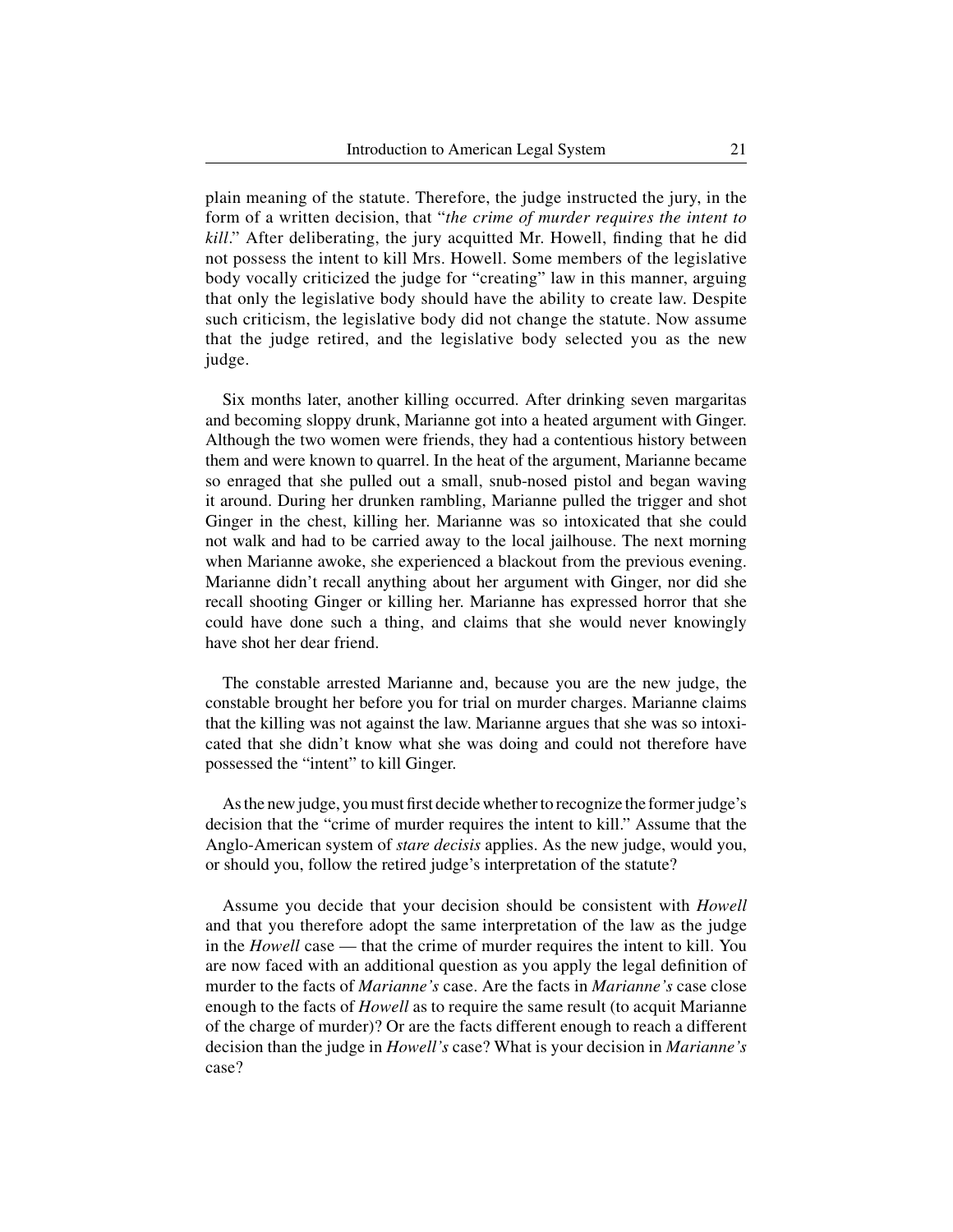#### *STARE DECISIS — MANDATORY & PERSUASIVE PRECEDENT* **II**

In evaluating cases under our system of *stare decisis*, judges consider two different kinds of precedent: *mandatory* and *persuasive* precedent. As you might guess from what the names imply, courts are *required* to follow only earlier cases that qualify as mandatory precedent. In contrast, courts may or may not be persuaded to follow earlier cases that are only persuasive precedent. As a future lawyer who will advise clients of their legal rights, it is critical that you know how to tell the difference between mandatory and persuasive precedent.

Whether a case is mandatory or persuasive precedent depends on two questions — the jurisdiction within which the case arose and the hierarchal level of that court within the jurisdiction. If you remember the following two-part test, you can resolve any jurisdictional question. A previous case is binding on a new court only if: (1) the previous case arose within the *same jurisdiction* as the dispute presently before the court; and (2) the earlier case was decided by a *higher-level court* within the same jurisdiction.

# *A. The Jurisdictional Part of the Test*

The jurisdictional part of the test can be deceptively challenging if you are unfamiliar with the way in which the federal and state court systems are organized. You can't begin to answer the question of whether a legal precedent is mandatory or persuasive precedent unless you have a very clear understanding of (a) the jurisdiction in which your new legal problem is based, and (b) the jurisdiction in which the earlier case arose. This is a fundamentally important question that merits some review, even if you are already somewhat familiar with the federal and state court jurisdictions.

#### *1. Federal Courts*

Federal courts have jurisdiction to resolve disputes that involve the United States Constitution, federal statutes, and federal regulations. In addition, federal courts have jurisdiction to resolve disputes that involve state laws if the parties satisfy other jurisdictional requirements (i.e., diversity of citizenship; pendent jurisdiction). Unlike the differing state laws, federal laws are, by definition, national in scope and apply irrespective of whether conduct covered by the law arises within the State of New York, the State of Florida, or the State of Illinois.

Because our nation is so vast and the volume of lawsuits so expansive, for practical reasons Congress has divided the country into thirteen federal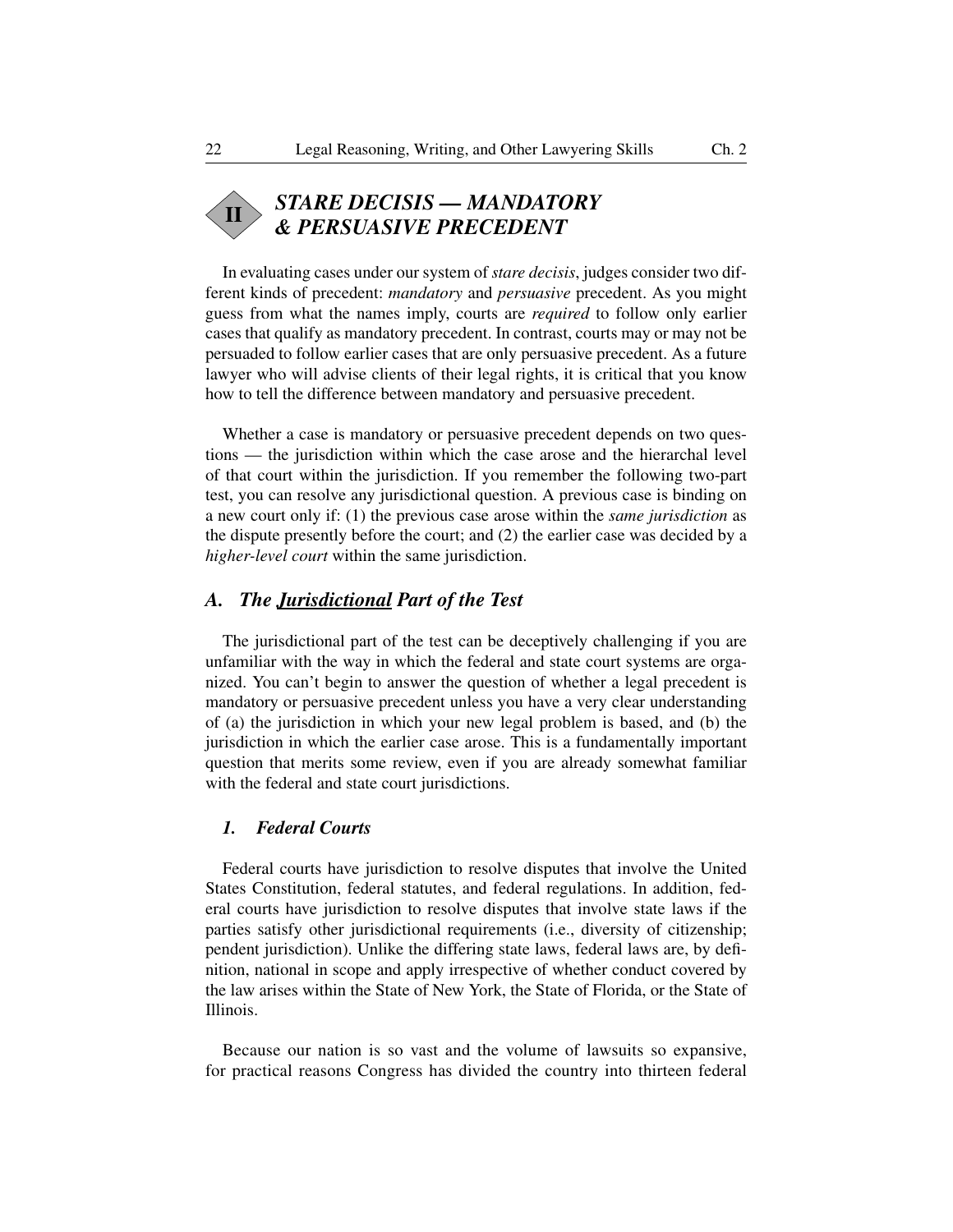judicial circuits. There are eleven numbered circuits, such as the United States Court of Appeals for the First Circuit, the Second Circuit, and so on. In addition to the eleven numbered circuits, there is also the United States Court of Appeals for the District of Columbia and the United States Court of Appeals for the Federal Circuit. The Federal Circuit resolves disputes involving patents, certain international trade disputes, and some cases involving damage claims against the United States government. Take a look at the accompanying map of the thirteen judicial circuits to gain a sense of how the country is divided into separate regions. Note that each numbered federal judicial circuit encompasses a number of different states. As you review the map, recall, however, that the jurisdiction of a federal judicial circuit extends only to acts within those states that affect a *federal* law. In what federal circuit do you reside?

How do the different federal judicial circuits affect the doctrine of *stare decisis*? An earlier case is mandatory, or binding, precedent only with respect to new federal court cases that arise within the same judicial circuit. For example, a decision issued by the United States Court of Appeals for the First Circuit is binding only on future cases that arise within the First Circuit. That decision does not carry any binding weight within any other circuit. A judge or panel of judges within the Second Circuit is free to agree or disagree with the manner in which the First Circuit Court of Appeals interprets a federal law.

# *2. State Courts*

Each individual state has its own laws and court system. State court judges have sole jurisdiction to resolve controversies involving their state's constitution, statutes, and common law. Therefore, earlier cases have binding effect only on future disputes that arise within that same state. In fact, a case from one state has very little persuasive impact on a judge in another state. As an example, a judge in the State of Illinois interpreting Illinois' burglary statute would not be required to follow a Wisconsin judge's interpretation of a similar Wisconsin statute and would likely not even find the Wisconsin case persuasive. Unlike the sources of federal law, which apply nationwide, each state's laws are different from the laws in other states and result from a unique balancing of interests and public policy within that state.

# *B. The Court Hierarchy Part of the Test*

In order for an earlier case to have mandatory precedential effect, the earlier case must not only arise from within the same jurisdiction as the problem you are researching, but the earlier case must be decided by a *higher-level court* within that jurisdiction. The federal government, the District of Columbia,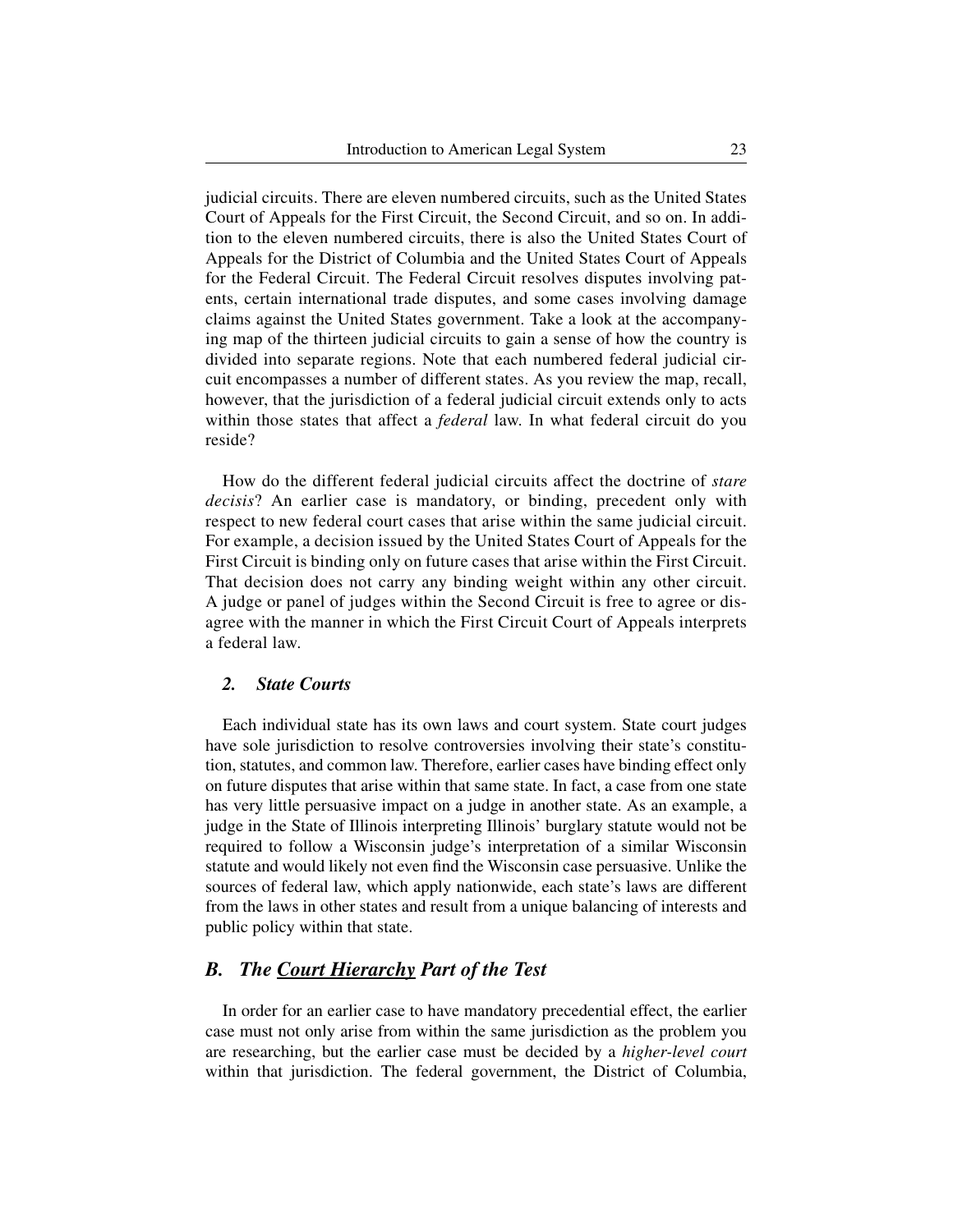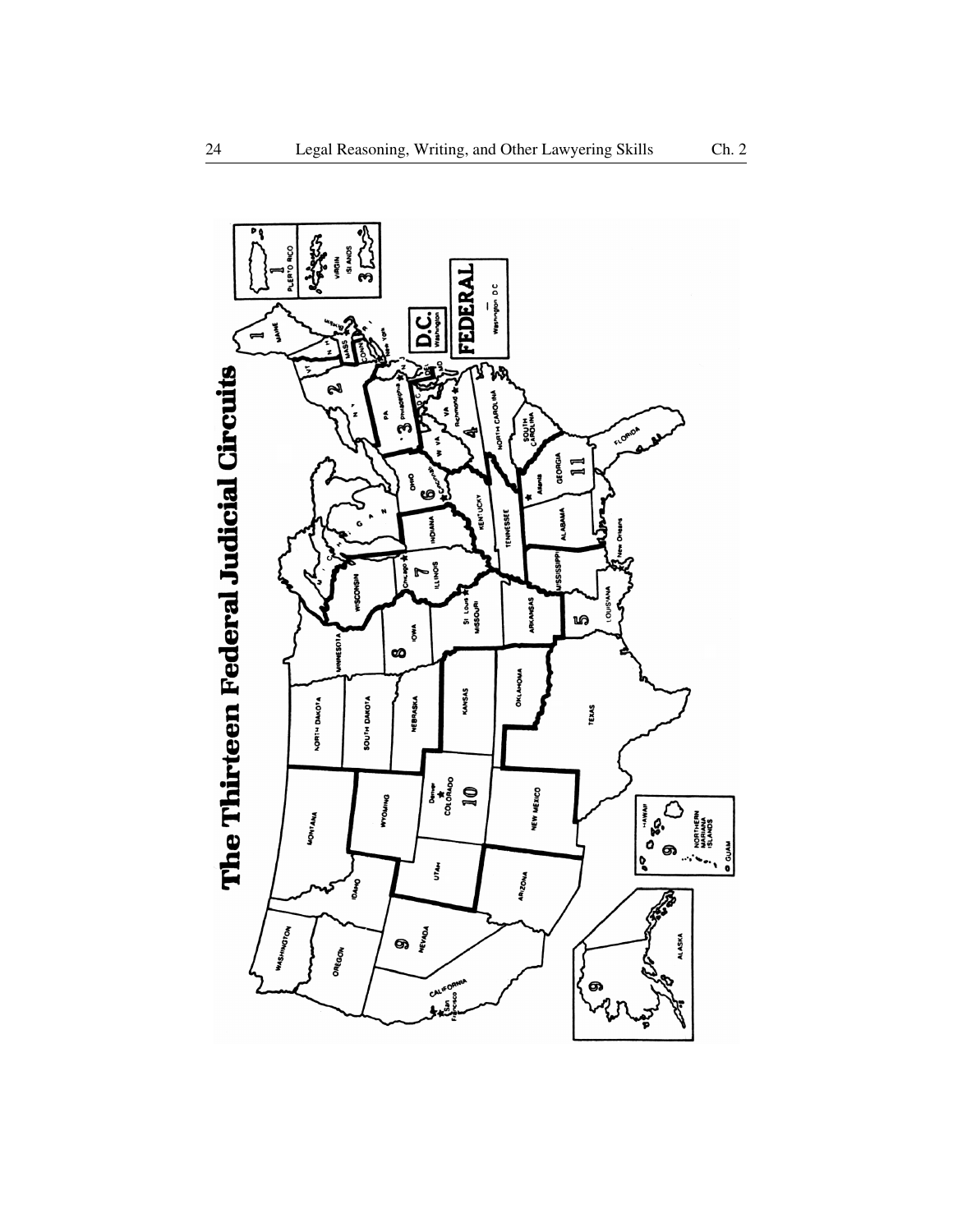and each individual state have their own hierarchy of courts within their court systems. However, irrespective of the jurisdiction in which you practice law, an overriding principle applies: higher-level courts are binding on lower-level courts. Lower-level courts are never binding on higher-level courts.

## *1. Federal Court System*

The federal court system has three levels of courts: (1) the trial court level (*District Courts*); (2) the intermediate appellate court level (*United States Courts of Appeals*); and (3) and the highest appellate court level (the *United States Supreme Court*). As the highest level court in the federal system, decisions of the United States Supreme Court are binding on all other federal courts. Decisions of each United States Court of Appeals are binding only on the lower federal courts within their jurisdiction. Federal district court decisions are not binding on other courts — even other court decisions within the same jurisdiction.

Graphically, the federal court system is organized like this<sup>4</sup>:



<sup>&</sup>lt;sup>4</sup> In addition, there are also federal courts that have special subject matter jurisdiction, such as federal claims courts, bankruptcy and tax courts, and veterans, armed forces, and international trade courts.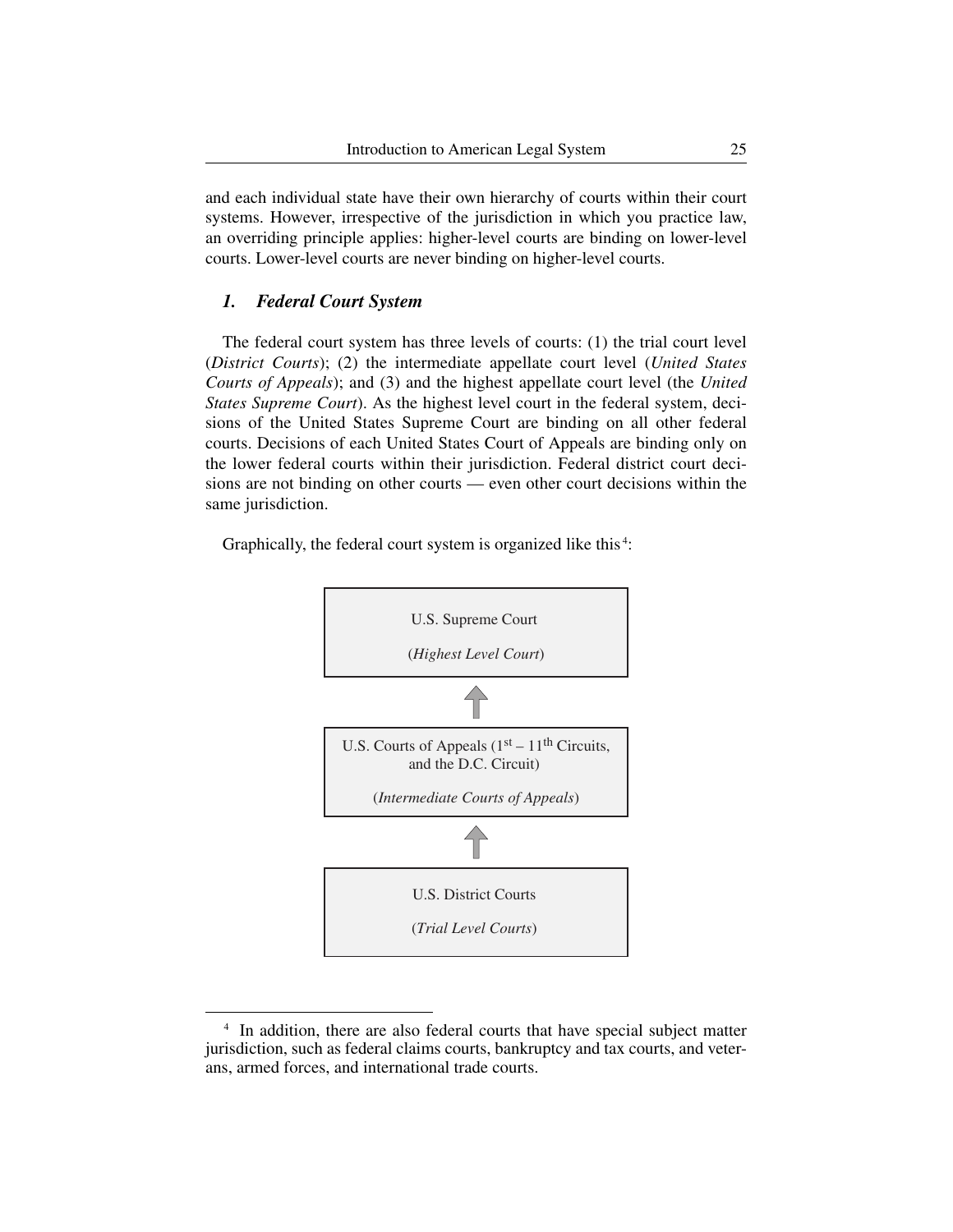# *(a) Federal District Courts*

If you were to file a lawsuit that involved a federal law, you would file the lawsuit in a federal district court, which is the name of the trial level court within the federal judiciary system.<sup>5</sup> Each of the twelve federal circuits (the eleven numbered circuits and the District of Columbia), has a number of district courts within its jurisdiction. The size and number of federal district courts within a particular circuit depends upon the size and caseload of that district. Additionally, each federal district court is typically comprised of more than one judge, again depending upon the size and caseload of the district.

#### *(b) United States Courts of Appeal*

If you were to try a case in federal district court and end up in the position of having to appeal the decision of that court, you would appeal to the next highest level court in the federal system — one of the United States courts of appeals. If your case were tried in a New York district court, you would appeal the decision to the Second Circuit Court of Appeals, the circuit that encompasses New York. On the other hand, if your case were tried in a Texas district court, you would appeal to the Fifth Circuit Court of Appeals, the circuit that encompasses Texas.

All active judges on a federal court of appeals do not hear every case that comes before that court. Instead, cases are heard by three-judge panels during one week of the month. Sometimes, for unusually significant cases, all active judges on a federal court of appeals hear a case together, as a group. These decisions are called *en banc* decisions — a French term that simply signifies that the entire panel of judges heard the arguments and rendered an opinion.

#### *(c) United States Supreme Court*

Assuming that you were in the position of appealing a decision from one of the United States courts of appeals, your appeal would be filed with the United States Supreme Court. As the highest level of court in the land, the nine- member Supreme Court consents to review only a select few appeals each year. Out of

<sup>&</sup>lt;sup>5</sup> For present purposes, assume that the legal matter you are handling does not involve a specialized issue that would be addressed by the United States Tax Court, the Court of Federal Claims, or the Court of International Trade.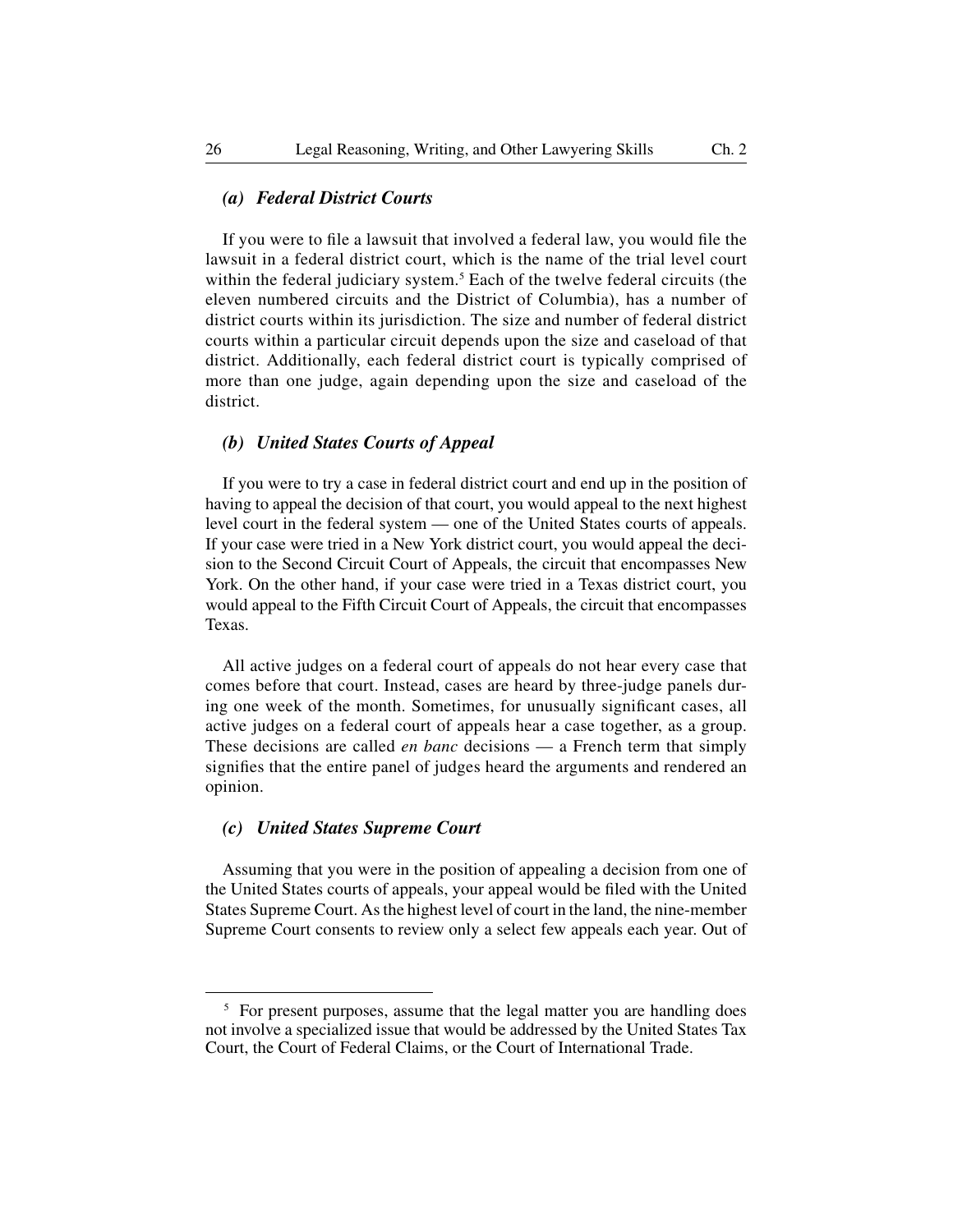thousands of petitions for appeal every year, the Supreme Court consents to hear only 100 to 200 per year. Generally, it agrees to hear only those cases that are of exceptional constitutional or statutory magnitude, or those cases upon which lower courts have disagreed in their interpretation of federal law, i.e., where two or more federal circuit courts of appeal are split in their interpretation of an important law. When the Supreme Court declines to hear an appeal, the technical term is that it has *denied certiorari*. This term is abbreviated for citation purposes. Thus, when you see the phrase "*cert. denied*" following the citation of a case, that means that the lawyers in that case appealed the case to the United States Supreme Court and that the Supreme Court declined to hear the appeal.

#### *2. State Court Systems*

Like the federal court system, many, but not all, states have three levels of courts — trial level courts, intermediate appellate level courts, and a final appellate level court. (Most states have courts of limited jurisdiction as well, such as small claims courts or municipal courts.) However, some states have only two levels of courts. To complicate matters even further, some states call their final appeals court the "Supreme Court," while other states call their final appeals court the "Appellate Court." Thankfully, you are likely to practice law only in a few different jurisdictions and will become familiar with your jurisdictions' court systems during summer clerkships or externships, or as you begin practicing law. As law students, however, the *Bluebook* and the *ALWD Manual* can be helpful in unraveling a particular state's court system. Appendix 1 of the ALWD Citation Manual, and Table 1 of the Bluebook, list each state alphabetically and designate each state's court structure.<sup>6</sup> Ignoring the courts of very limited jurisdiction, such as small claims and municipal courts, a typical state court system such as Missouri would look like this:

<sup>6</sup> The ALWD Citation Manual and the Bluebook only list those state courts from which decisions are actually published. In most states, intermediate appellate court and final appellate court decisions are published and are therefore denoted in the ALWD Citation Manual and the Bluebook. However, most states do not publish their trial court opinions. For example, the State of Missouri does not publish trial court opinions. Thus, the citation manuals do not list Missouri's trial level courts.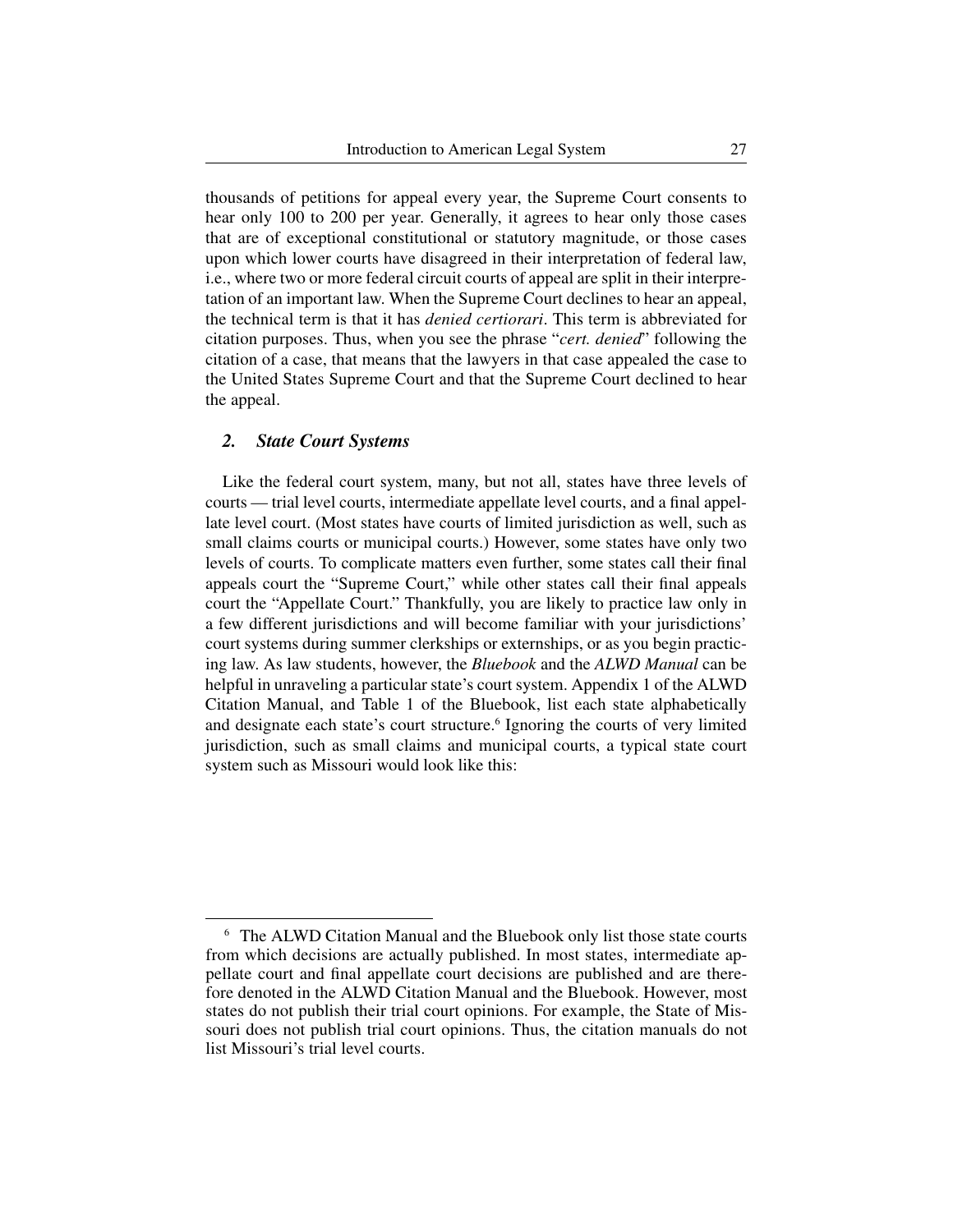

Like the federal court system, in a state system, the highest level of appellate court binds all lower level courts. Intermediate level appellate courts bind all trial level courts within all districts within the state. For example, an earlier case decided by the Court of Appeals for the Western District of Missouri would bind all state trial courts within the state, even those trial courts that sit within the Eastern District of Missouri.

However, there is a caveat of which you should be aware: because court decisions are not binding on other courts that operate at the same level, it is possible for different intermediate appellate courts within a state to conflict. For example, suppose the Court of Appeals for the Western District of Missouri disagreed with a decision of the Court of Appeals for the Eastern District of Missouri. As a lawyer trying to sift through the conflicting opinions, you would need to consider the district under which your case falls. If, for instance, you were involved in a lawsuit in a trial court that happens to fall within the Western District of Missouri, the earlier decision of the Court of Appeals for the Western District of Missouri would be mandatory, binding authority for your case. The trial judge in your case would be required to follow the interpretation of the law rendered by the Court of Appeals for the Western District of Missouri — even if the trial court judge happened to personally agree with the legal interpretation rendered by the Eastern District.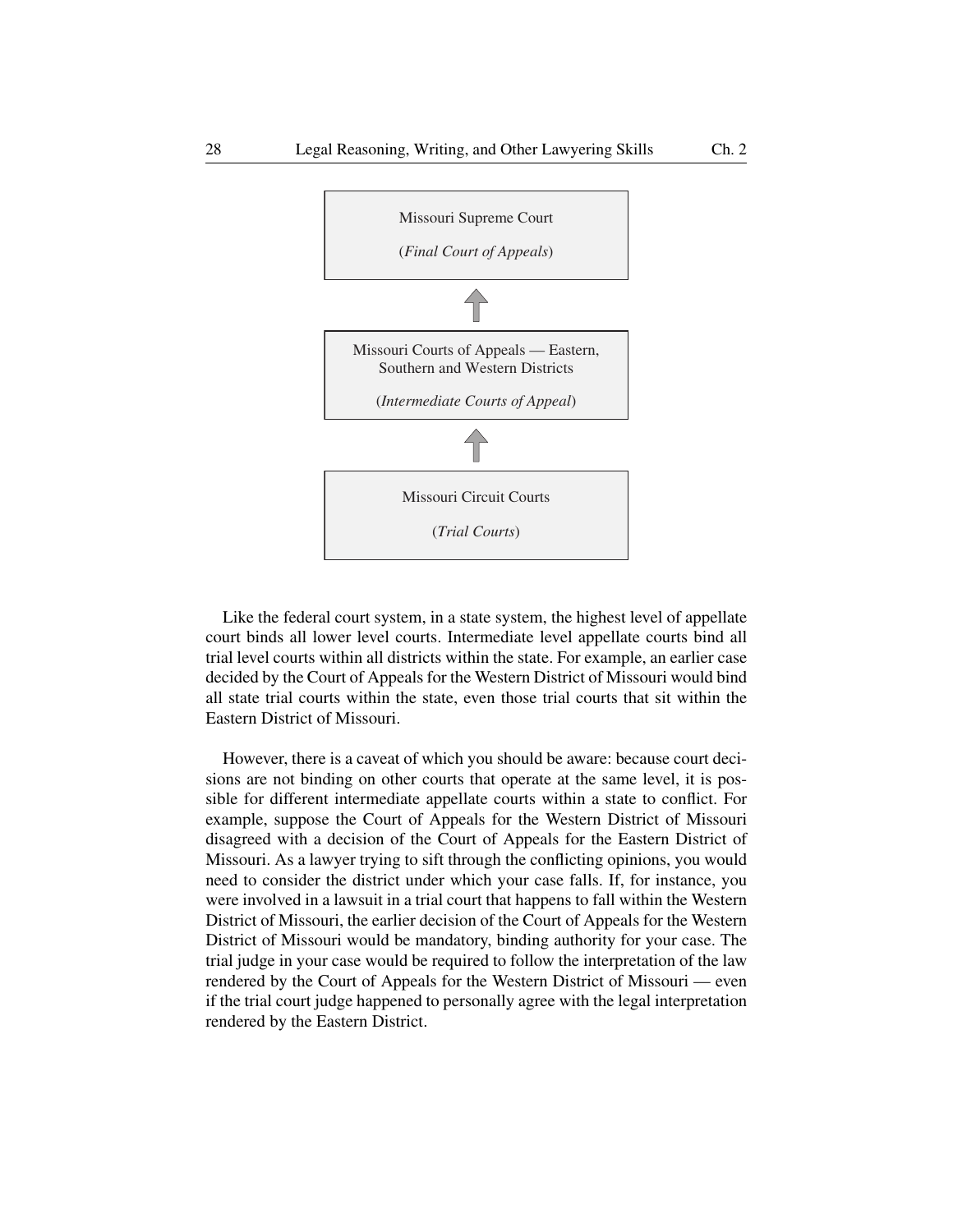# *C. Illustration of the Federal and State Court Structures*

The illustration below reflects, in practical terms, the two parallel court systems, how the source of law affects whether you would litigate a dispute in federal or state court, and the appeals process.

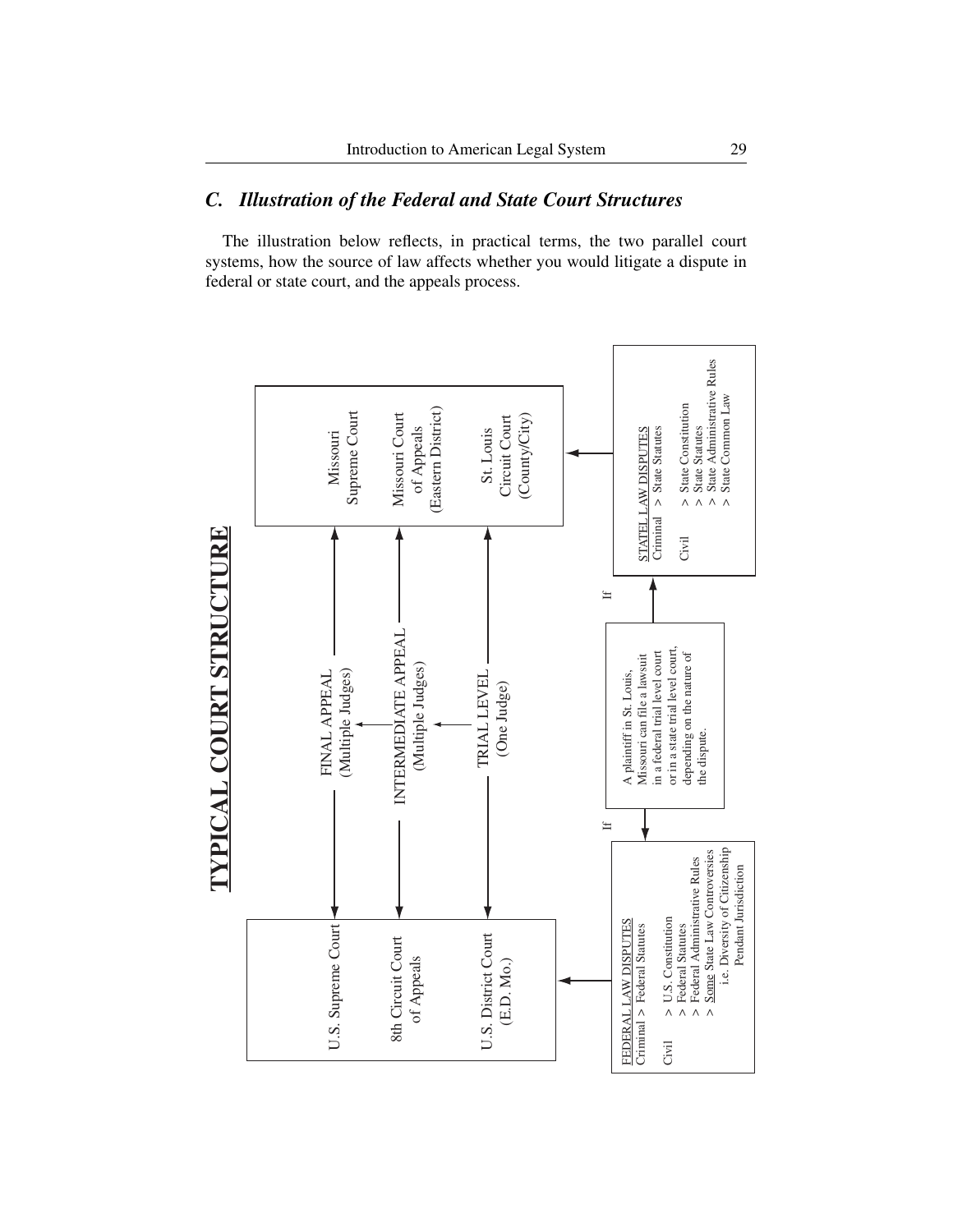# **EXERCISE 2-4: MANDATORY AND PERSUASIVE PRECEDENT**

*Factual Situation:* Assume that you are practicing law in Los Angeles, California. California falls within the Ninth Circuit Court of Appeals. You represent Tim Jones, who has asked for your advice concerning a potential lawsuit against his former employer, Rainmaid. After a lengthy discussion, you discovered the following facts. Jones is a member of a religious sect that worships the sun. When the sun shines, the religion requires its followers to frolic in the sun on Wednesday afternoons and worship the sun god. The religious doctrine strictly forbids its members from engaging in any kind of work on such afternoons. Rainmaid recently fired Jones for refusing to work on one such Wednesday afternoon. Jones has informed you that he told Rainmaid at the time he was hired that his religion would require him to miss work on certain Wednesday afternoons. Jones claims that he and his employer verbally agreed that Jones would compensate for the lost time by working Wednesday evenings instead. Jones has given you a copy of his employment contract, which states that Rainmaid would not fire Jones except "for good cause." Jones is a data processor. His job duties included inputting data about Rainmaid's customers into a computer and then generating invoices for the customers.

Jones is worried about the expenses of a lawsuit and the time involved. Depending upon the results of your research, you agreed that you might be willing to accept the case on a contingency fee basis (i.e., if you win the lawsuit, you take 1/3 of the judgment as your legal fees; if you lose, you take nothing). Jones was also amenable to the idea of at least considering paying you on an hourly basis. You and he agreed that, before you actually filed any lawsuit on his behalf, you would let him know the likelihood of success of such a lawsuit. You agreed to forward to him a legal memorandum that would educate him about the relevant law and the likelihood of success.

**Possible Legal Claims**: After talking to your client, you have pursued the possibility of filing a lawsuit on Jones' behalf alleging two separate claims for relief. One such claim would allege that Rainmaid breached the employment contract by firing Jones without good cause.

The second claim would seek damages against Rainmaid for religious discrimination in violation of Title VII, a statute. Title VII makes it an unlawful employment practice for an employer "to discharge any individual . . . because of such individual's . . . religion. . . ." 42 U.S.C. § 2000(e)-2 (2006).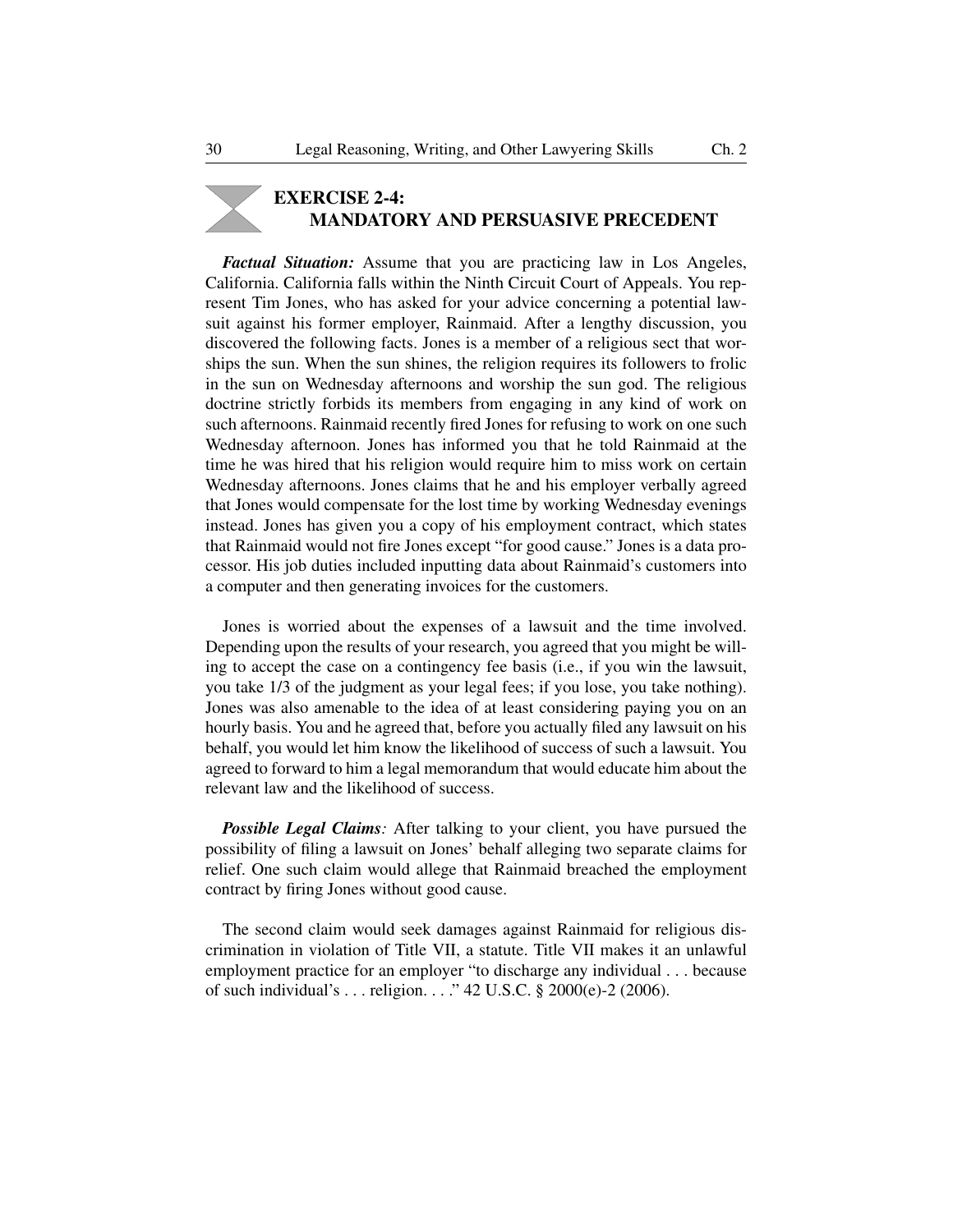#### *Consider the following questions concerning the Title VII claim:*

- (1) Is this claim based on constitutional, statutory or common law?
- (2) Is this a civil or a criminal lawsuit?
- $(3)$  In what court would you file this lawsuit?
- (4) You conducted some initial research to investigate the viability of your client's claims. You found a July 2010 case in which a federal appeals court in the Tenth Circuit held that another member of this same religious sect had a Title VII cause of action against her employer when her employer fired her for missing work on Wednesday afternoons.
	- (a) Is this case mandatory precedent or persuasive precedent?
	- (b) Based on this case, should you go ahead and file a lawsuit against Tim's employer under the Title VII claim?
	- (c) What additional information would you want to know before filing a Title VII lawsuit?
		- (i) About the case itself?
		- (ii) About other cases?
- (5) After more exhaustive research, you were able to find only one other case in the country that involved a claim by a member of this sect against a former employer. In this second case, a 2005 case, a federal appeals court in Oregon held that the plaintiff did not state a valid claim under Title VII because the employer had a valid business reason for firing the plaintiff for failing to work Wednesday afternoons.
	- (a) Is the federal appellate court case that originated in an Oregon district court mandatory precedent or persuasive precedent?
- (6) Which of the two cases is more important, the Tenth Circuit case decided in 2010, or the 2005 case?
- (7) Are either of the two cases unimportant to your client's Title VII claim?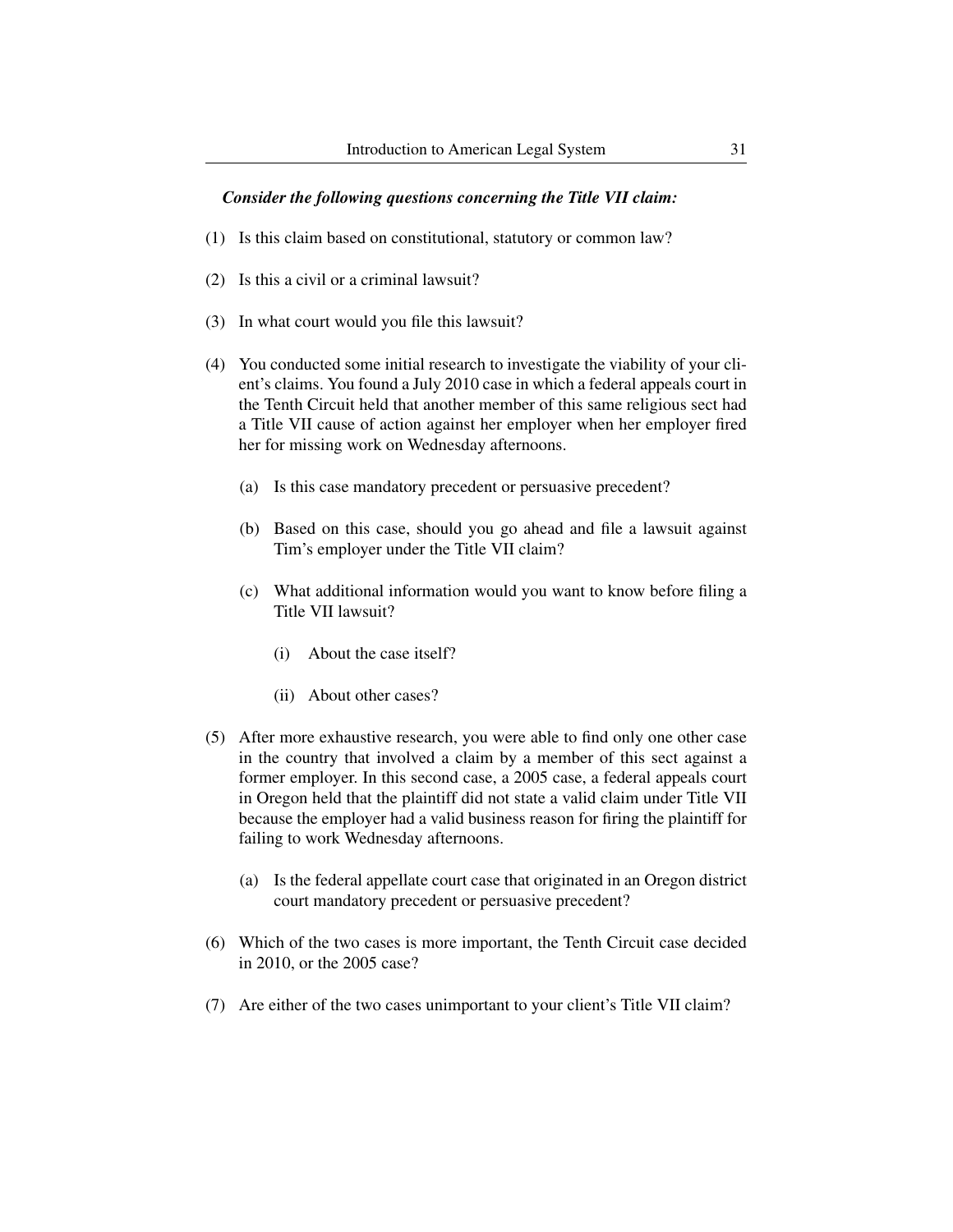- (8) In light of the Oregon case, should you forget about filing a Title VII claim against Rainmaid?
- (9) What other facts would you want to know about the cases in order to assess the value of your client's Title VII claim?
	- (a) What additional facts might help your client?
	- (b) What additional facts might hurt your client?
- (10) Should you tell your client about both cases, or just the case that has the favorable holding?

#### *Consider the following questions concerning the breach of contract claim:*

- (1) Is this claim based on constitutional, statutory or common law?
- (2) Is this a civil or a criminal lawsuit?

The 2005 federal appellate court case that held the plaintiff did not have a cause of action under Title VII also considered the plaintiff's claim that the employer breached the employment contract by firing him. In this Ninth Circuit case, the court held that the plaintiff did not state a valid claim for breach of an employment contract because the employer had "good cause" to fire the employee.

- (3) Is the Ninth Circuit case that originated in an Oregon district court mandatory or persuasive authority?
- (4) In light of this Ninth Circuit case, should you forget about filing a breach of contract claim against Jones' employer?
- (5) Assume there are no other cases in the country that have addressed these issues with respect to this religious sect. What other kinds of cases might prove to be helpful as you investigate your client's potential claims? Consider:
	- (a) the legal issue involved in the cases;
	- (b) the nature of the relationship between the plaintiff and the defendant; and
	- (c) the nature of the dispute between the plaintiff and the defendant.